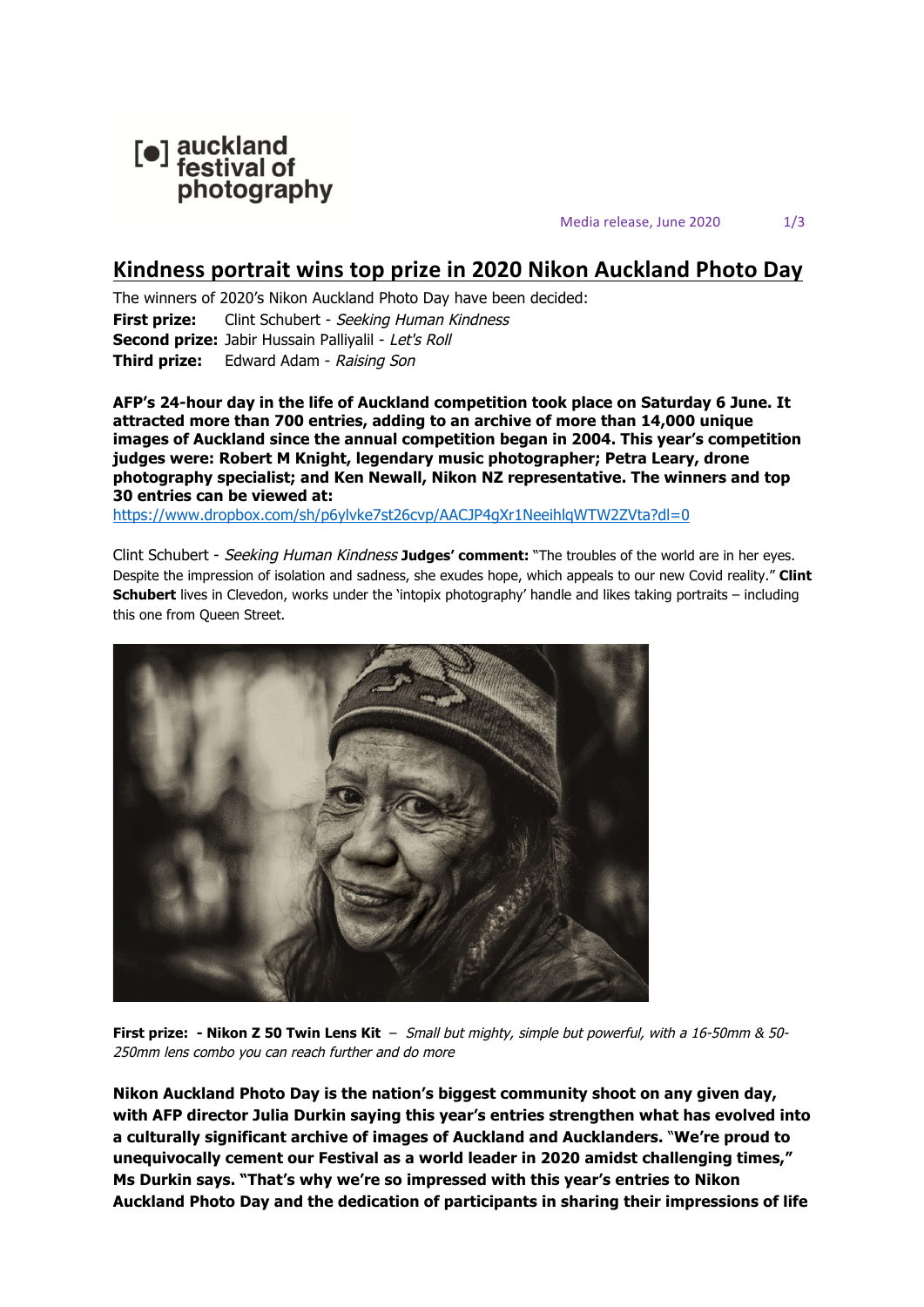**in the Auckland region. We are delighted those judged winners receive top cameras from our partners at Nikon – and also invite everyone to be the judge in our People's Choice voting."** 



Media release, June 2020 2/3

**"Nikon is proud to again be supporting Auckland Festival of Photography and Nikon Auckland Photo day." says Nathan Calladine, CEO, Nikon New Zealand. "This is already a year like no other, and the photographic community have yet again delivered, conveying their inspiration, passion and technical ability through one moment in time."** 

Jabir Hussain Palliyalil - Let's Roll **Judges' comment:** The mood of this image is youthful balance and all about hanging out. It has great composition, lighting and something that draws the eye to the unbalance of the turn. **Jabir Hussain Palliyalil** lives in the CBD and took this image in Devonport after another photographer encouraged him to enter the competition.



**Second prize – Nikon Z 50 Single Lens Kit** – The Nikon Z 50 delivers the award-winning performance of Z series in the smallest interchangeable lens DX-format camera ever.

**The judges' winners from this year's competition and their shortlist of 30 entries can be seen online from Thursday 18 June, the same date that online voting for the People's Choice category of 2020 Nikon Auckland Photo Day opens at: http://www.photographyfestival.org.nz/photo-day/peoples-choice/index.cfm**